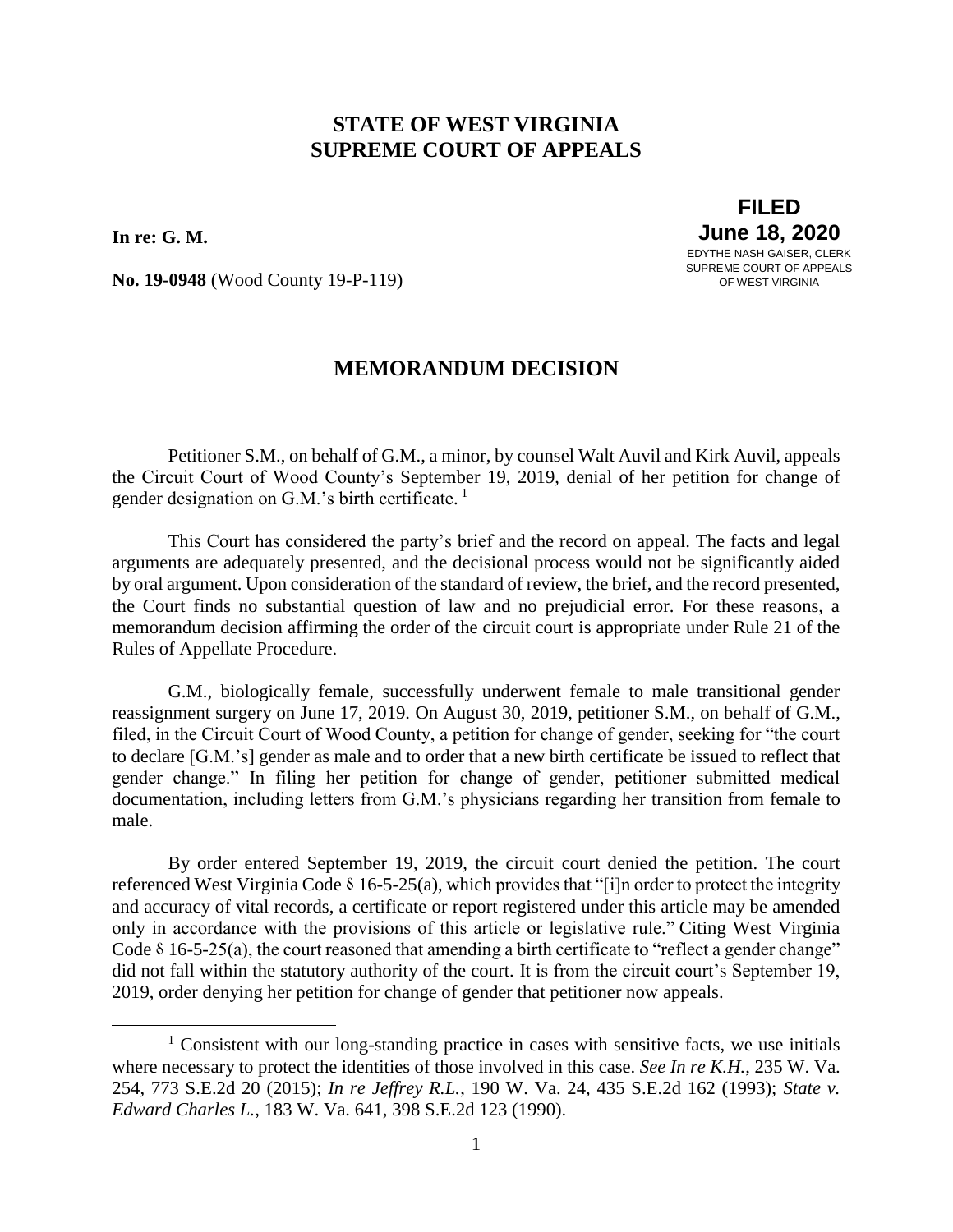On appeal, petitioner asserts one assignment of error. Petitioner argues that the circuit court erred in its interpretation of West Virginia Code  $\delta$  16-5-25 as a limitation of the court's ability to grant the underlying petition. This Court has long held that "[i]nterpreting a statute or an administrative rule or regulation presents a purely legal question subject to *de novo* review." Syl. Pt. 1, *Appalachian Power Co. v. State Tax Dep't of West Virginia*, 195 W. Va. 573, 466 S.E.2d 424 (1995). Further, we have stated that "[w]here the issue on an appeal from the circuit court is clearly a question of law or involving an interpretation of a statute, we apply a *de novo* standard of review." Syl. Pt. 1, *Chrystal R.M. v. Charlie A.L.*, 194 W. Va. 138, 459 S.E.2d 415 (1995).

Generally, petitioner contends that West Virginia Code  $\delta$  16-5-25 simply governs the administrative procedures for processing changes to birth certificates and does not serve as an "enumeration of judges' authority to grant or deny" petitions for change of gender. To address petitioner's assignment of error, we must examine West Virginia Code  $\delta$  16-5-25. West Virginia Code § 16-5-25 is titled "[c]orrection and amendment of vital records," and provides, in relevant part, as follows:

- (a) In order to protect the integrity and accuracy of vital records, a certificate or report registered under this article may be amended only in accordance with the provisions of this article or legislative rule.
- (b) A certificate or report that is amended under this section must indicate that it has been amended, except as otherwise provided in this section or by legislative rule: *Provided*, That the department shall prescribe by legislative rule the conditions under which additions or correction of minor deficiencies, including, but not limited to, the omission or misspelling of a first name, may be made to certificates or records within one year of the event without the certificate indicating that it has been amended.
- (c) The State Registrar shall maintain a record which identifies the evidence upon which the amendment was based, the date of amendment, and the identity of the person making the amendment.
- (d) Upon receipt of a certified copy of a court order of a court of competent jurisdiction changing the name of a person born in this state, and upon request of the person whose name is to be changed or his or her parent, guardian or legal representative, the State Registrar shall amend the certificate of birth to reflect the new name.
- (e) If the required evidentiary documentation is not filed with the application for amending a vital record or the State Registrar has cause to question the validity or adequacy of the evidentiary documentation, the State Registrar may not amend the vital record and shall advise the applicant of his or her right to seek an order from a court of competent jurisdiction.
- (f) When the State Registrar amends a certificate or report, he or she shall report the amendment to any other custodian of the vital record.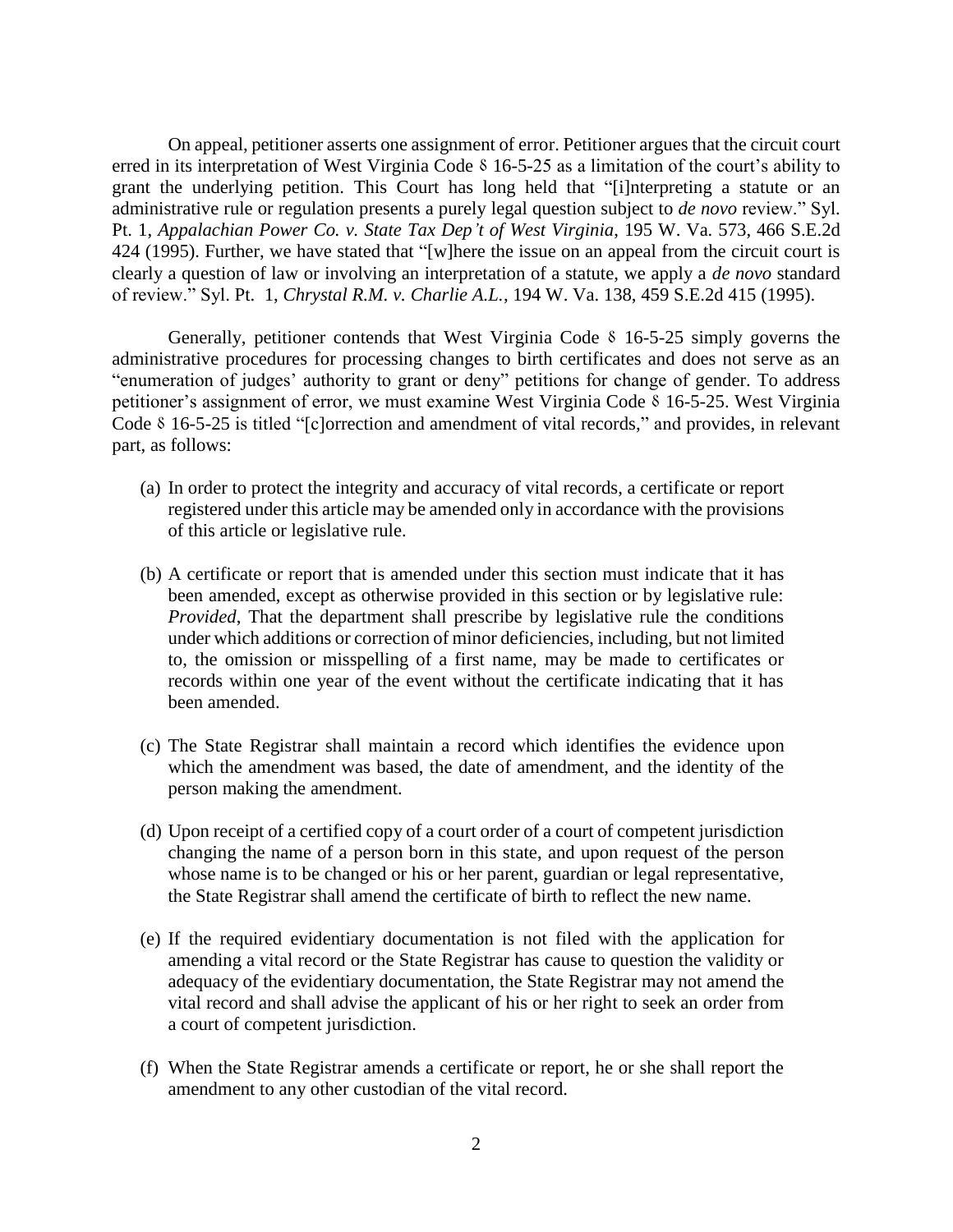In our recent decision in *State ex. rel. Frazier v. Hon. William S. Thompson, et al.*, Nos. 19-0754 and 19-0755, 2020 WL 1982904, at \*6 (Apr. 24, 2020), we discussed statutory construction and legislative intent and noted that:

[i]n matters involving statutes, we are bound by the rules of statutory construction. We first must determine the Legislature's intent in enacting the provision. *See* Syl. pt. 1, *[Smith v. State Workmen's Comp. Comm'r](https://1.next.westlaw.com/Link/Document/FullText?findType=Y&serNum=1975132284&pubNum=0000711&originatingDoc=I8f942fd088d011eaabeef54b36ec0a79&refType=RP&originationContext=document&transitionType=DocumentItem&contextData=(sc.Search))*, 159 W. Va. 108, 219 S.E.2d 361 [\(1975\)](https://1.next.westlaw.com/Link/Document/FullText?findType=Y&serNum=1975132284&pubNum=0000711&originatingDoc=I8f942fd088d011eaabeef54b36ec0a79&refType=RP&originationContext=document&transitionType=DocumentItem&contextData=(sc.Search)) ("The primary object in construing a statute is to ascertain and give effect to the intent of the Legislature."). Then, we consider the precise words employed in the enactment. Where such language is plain, we apply the subject statutory language as written without any further interpretation. *See* Syl. pt. 2, *[State v. Elder](https://1.next.westlaw.com/Link/Document/FullText?findType=Y&serNum=1968133086&pubNum=0000711&originatingDoc=I8f942fd088d011eaabeef54b36ec0a79&refType=RP&originationContext=document&transitionType=DocumentItem&contextData=(sc.Search))*, [152 W. Va. 571, 165 S.E.2d 108 \(1968\)](https://1.next.westlaw.com/Link/Document/FullText?findType=Y&serNum=1968133086&pubNum=0000711&originatingDoc=I8f942fd088d011eaabeef54b36ec0a79&refType=RP&originationContext=document&transitionType=DocumentItem&contextData=(sc.Search)) ("Where the language of a statute is clear and without ambiguity the plain meaning is to be accepted without resorting to the rules of interpretation."); Syl. pt. 5, *[State v. Gen. Daniel Morgan Post No. 548,](https://1.next.westlaw.com/Link/Document/FullText?findType=Y&serNum=1959124259&pubNum=0000711&originatingDoc=I8f942fd088d011eaabeef54b36ec0a79&refType=RP&originationContext=document&transitionType=DocumentItem&contextData=(sc.Search))  V.F.W.*[, 144 W. Va. 137, 107 S.E.2d 353 \(1959\)](https://1.next.westlaw.com/Link/Document/FullText?findType=Y&serNum=1959124259&pubNum=0000711&originatingDoc=I8f942fd088d011eaabeef54b36ec0a79&refType=RP&originationContext=document&transitionType=DocumentItem&contextData=(sc.Search)) ("When a statute is clear and unambiguous and the legislative intent is plain, the statute should not be interpreted by the courts, and in such case it is the duty of the courts not to construe but to apply the statute.").

Here, the express language of West Virginia Code  $\delta$  16-5-25(a) provides that "a certificate . . . registered under this article may be amended *only* in accordance with the provisions of this article or legislative rule." (Emphasis added). Thus, the intended effect of the Legislature is plain. In order to protect the "integrity and accuracy" of vital records, only in accordance with the provisions of West Virginia Code & 16-5-25, Chapter 16 Article 5 of the West Virginia Code, or legislative rule can a vital record, such as a birth certificate, be amended. As the intended effect of the Legislature is plainly stated in West Virginia Code  $\delta$  16-5-25, said statute should be applied as written, including the expressed limitation of the circuit court's authority. Accordingly, in recognizing its limitation to act under West Virginia Code  $\delta$  16-5-25(a), we find that the circuit court did not err in its denial of petitioner's petition for change of gender.

As cited hereinabove, in cases, such as the instant case, where the legislative intent is plain, it is the duty of the circuit court not to construe, but to apply the statute. The circuit court herein reviewed and referenced the express language of West Virginia Code  $\delta$  16-5-25, including its limiting language, and rightfully determined that it did not have the authority to grant petitioner's requested relief. There is no indication in the record that petitioner provided any authority, either under West Virginia Code & 16-5-25, Chapter 16 Article 5 of the West Virginia Code, or any legislative rule, to support her contention that the circuit court had authority to order the "change of gender" on a birth certificate. Without such authority, the court was unable to grant the requested relief.

Petitioner cites West Virginia Code  $\delta$  16-5-25(d) (requiring the State Registrar to defer to the circuit court's order regarding name change) and argues this code section implies that the circuit court has "discretion to grant" a petition for change of gender. We disagree. A request for name change is wholly different from a request for "change of gender" in that a petition for name change is governed by West Virginia Code  $\delta$  48-25-101, which expressly provides circuit courts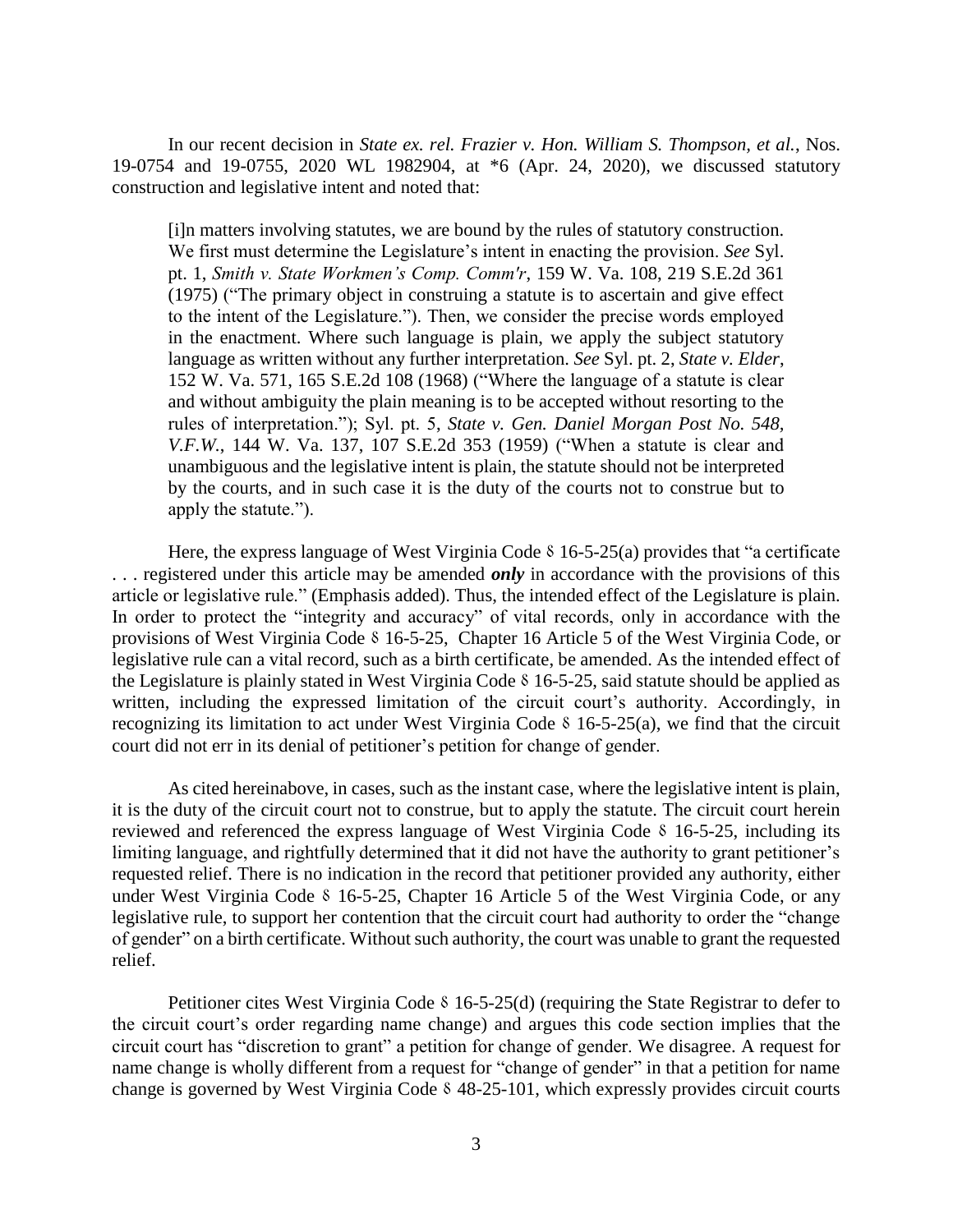with the authority, under certain enumerated conditions, to order a change of name. There is no such statutory code section or legislative rule expressly extending to circuit courts the authority to change the designation of gender on a vital record. Absent such authority, we find no merit in petitioner's argument.

For the foregoing reasons, we affirm the Circuit Court of Wood County's September 19, 2019, order denying petitioner's petition for change of gender.

Affirmed.

**ISSUED:** June 18, 2020

## **CONCURRED IN BY:**

Chief Justice Tim Armstead Justice Elizabeth D. Walker Justice Evan H. Jenkins Justice John A. Hutchison

## **DISSENTING:**

Justice Margaret L. Workman

Workman, J., dissenting:

I dissent from this decision to affirm the lower court ruling because the majority either completely missed the applicable legislative rule which makes clear that the lower court had the authority to rule on this issue; or because they chose to "duck" a controversial issue. Furthermore, because this case encompasses an issue of first impression and fundamental public importance, it should have been set for argument and consideration under Rule 20 of the West Virginia Rules of Appellate Procedure rather than resolved in a memorandum decision.

Even if the legislative rule was not so clear on its face, the statute itself does not restrict a circuit court's authority to rule on the issue at hand—a petition for a change of gender on a birth certificate. West Virginia Code § 16-5-25—entitled "Correction and amendment of vital records"—governs West Virginia's administrative procedures for processing changes to birth certificates. West Virginia Code § 16-5-25(a) provides: "In order to protect the integrity and accuracy of vital records, a certificate or report registered under this article may be amended only in accordance with the provisions of this article *or* legislative rule." (Emphasis added). While the statute is silent with regard to a petition for a change of gender, the legislative rule provides: "Any other amendment to vital records not specifically provided for in this rule or in the W. Va. Code or one which was previously rejected by the State Registrar shall be made in accordance with an Order from a court of competent jurisdiction." W.Va. C.S.R. § 64-32-12.2.d.

The majority fails to examine or discuss the administrative rule, and therefore, mistakenly concludes that the statute expressly limits a circuit court's authority. In fact, however, the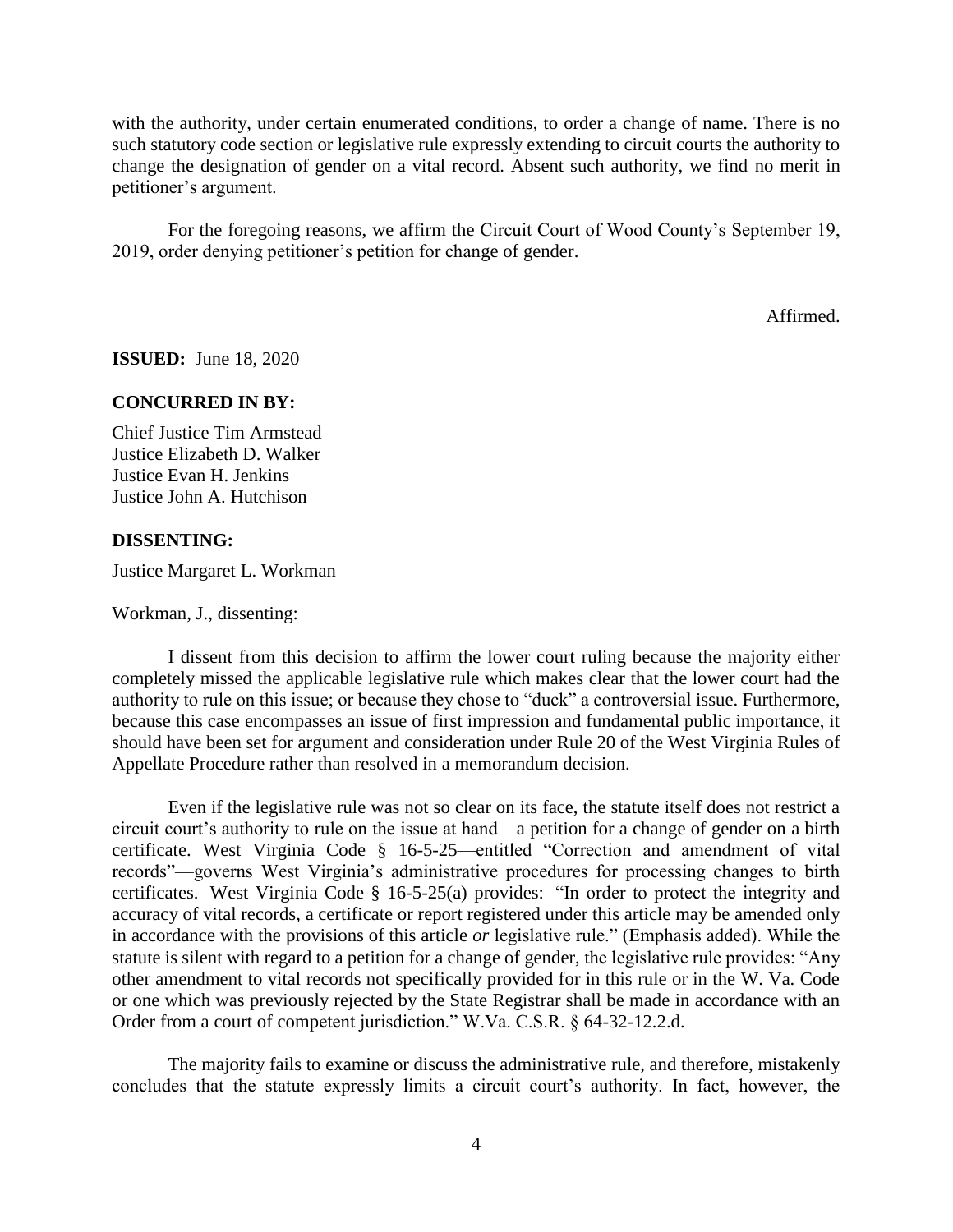legislative rule recognizes that courts have broad discretion to rule on specific matters not addressed in West Virginia Code § 16-5-25.

Though never addressed by this Court, the amendment of a birth certificate with respect to gender is not novel. A majority of states have allowed it in practice for some time. *See In re Heilig,* 816 A.2d 68 (Md. 2003) (recognizing that, at the time, twenty-two states had enacted statutes expressly enabling such amendments and twenty states had statutes dealing generally with amendments to birth certificates); *see also* Dean Spade, *Documenting Gender,* 59 Hastings L.J. 731, 768 (2008) (noting that forty-seven states allow gender change on birth certificates and twenty-eight of these states "specifically authorize gender reclassification by statute or administrative ruling, while the other nineteen have no written rule stating that they allow sex designation change, but in practice do provide sex designation change upon application").

Addressing the precise issue raised here, the court in *Heilig* stated: "As should be evident, we do not rest our holding that the Circuit Court had jurisdiction over Mr. Heilig's petition solely on the basis of [the relevant statute], but rather on the conclusion that his action fell within the general equity jurisdiction of the court." 816 A.2d at 85. The court in astutely observed that the statute "simply recognizes the existence of that jurisdiction." *Id*.; *accord In re Petition for Change of Birth Certificate*, 22 N.E.3d 707, 709 (Ind. Ct. App. 2014).

Likewise, West Virginia's "circuit courts are constitutional tribunals, having been created and provided for by the Constitution itself. Constitution of West Virginia, Article VIII, Section 1." *Halltown Paperboard Co. v. C. L. Robinson Corp.*, 150 W. Va. 624, 627, 148 S.E.2d 721, 724 (1966). Under our Constitution, "circuit courts are expressly granted original and general jurisdiction of all matters at law, where the amount in controversy exceeds fifty dollars, and of all cases in equity." *Id*. Therefore, it is beyond fair debate that the Circuit Court of Wood County has the inherent authority and equity power to rule on the petition at hand. Its power flows from our Constitution, not the statute relied upon by the majority.

It alarms me that the majority's analysis suggests that they believe that when there is no specific statute in place, even when an individual's liberty interests are at issue, that courts have no authority to resolve such issues. I adamantly reject this notion. West Virginia courts are not subordinate to the Legislature and courts have a duty to rule on such issues even where there is not express statutory approval and direction, as is the case here.

Under the Due Process Clause of the Fourteenth Amendment, no State shall "deprive any person of life, liberty, or property, without due process of law." The fundamental liberties protected by this Clause include most of the rights enumerated in the Bill of Rights. In addition, these liberties extend to certain personal choices central to individual dignity and autonomy, including intimate choices that define personal identity and beliefs.

*Obergefell v. Hodges*, 135 S. Ct. 2584, 2597-98 (2015) (citations omitted). Our courts are vested with the constitutional authority and duty to protect these liberties. Thus, even if our Legislature expressly stated that a gender change to a birth certificate is a forbidden practice in this State, an individual could seek redress in the courts. *See e.g., Arroyo Gonzalez v. Rossello Nevares*, 305 F.